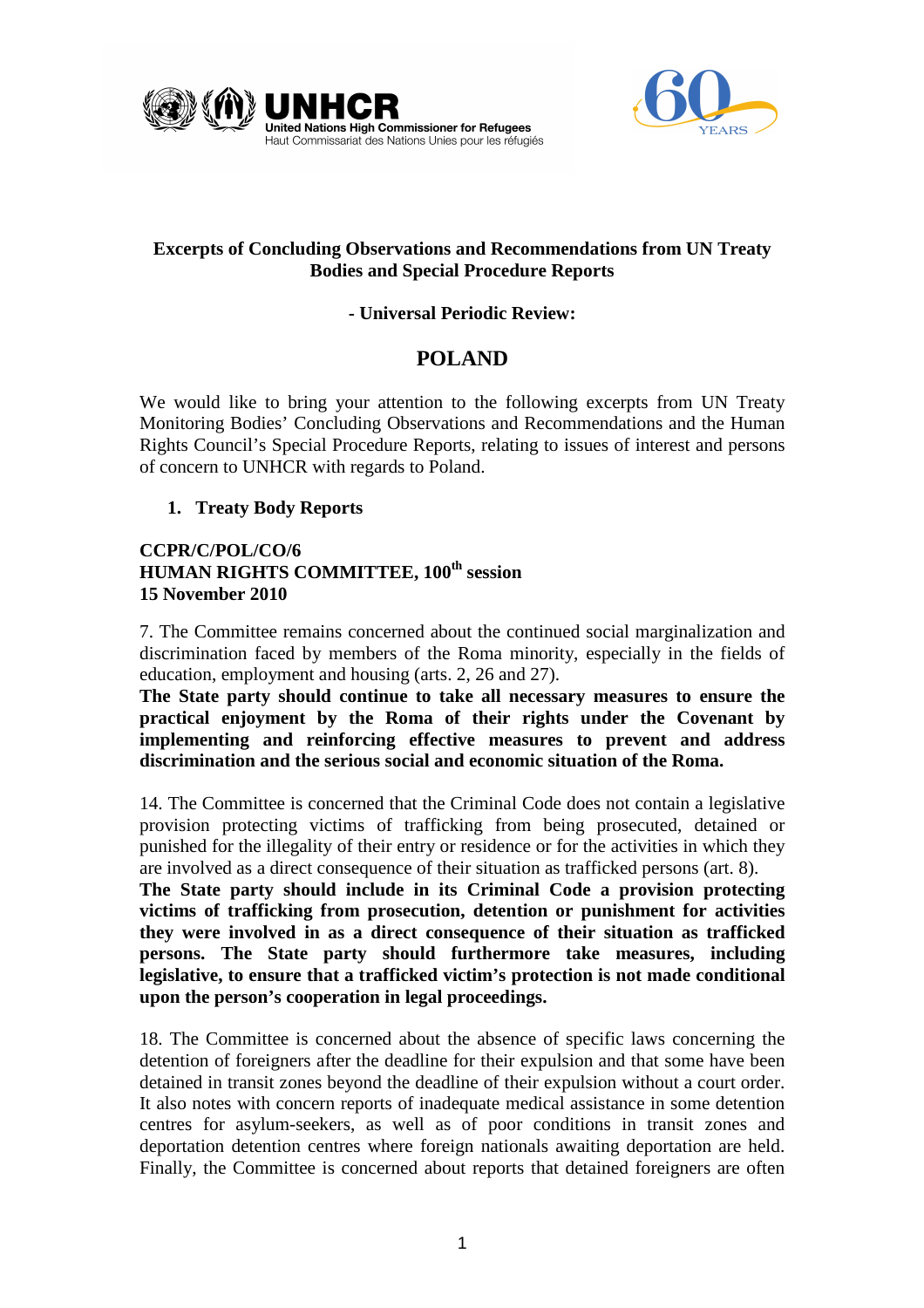unable to learn about their rights, as boards containing such information are often displayed only in offices and interrogation rooms and only in Polish, and some interpreters are not sufficiently qualified to translate (art. 12 and 14).

**The State party should take measures to ensure that the detention of foreigners in transit zones is not excessively protracted and that, if the detention is to be extended, the decision is adopted by a court. The State party should ensure that the regime, services and material conditions in all deportation detention centres are in conformity with minimum international standards. Finally, the State party should ensure that detained foreigners have easy access to information on their rights, in a language they can understand, even if this requires the provision of a qualified interpreter.** 

#### **E/C.12/POL/CO/5**

# **COMMITTEE ON ECONOMIC, SOCIAL AND CULTURAL RIGHTS, 43rd session**

#### **2 December 2009**

14. The Committee remains concerned that the Roma communities in the State party continue to face widespread discrimination in areas such as employment, education, land tenure, access to welfare benefits, housing and health care, which impair the enjoyment of their economic, social and cultural rights (art. 2.2).

**The Committee reiterates its recommendation that the State party combat discrimination against Roma communities in areas such as employment, education, land tenure, access to social welfare benefits, housing and health care. The Committee also urges the State party to take all effective measures for the advancement of Roma communities, including by allocating sufficient funds for the realization of programmes in their favour. The Committee calls on the State party to ensure that the implementation of the various national social inclusion programmes take into account the specific situation of Roma communities in the State party.**

23. The Committee is concerned that the State party is a country of origin and destination and a point of transit for trafficking in humans, especially children and women, and for purpose of sexual exploitation (art. 10).

**The Committee urges the State party to implement the national programme for combating the trafficking of human beings and adopt effective strategies to combat the phenomenon. The Committee calls on the State party to provide statistical data on the extent of the problem of trafficking in its next periodic report.** 

### **CRC/C/OPSC/POL/CO/1 COMMITTEE ON THE RIGHTS OF THE CHILD, 52nd session 22 October 2009**

8. While noting that the general principles of the Convention on the Rights of the Child have been taken into account to some extent in the design and application of measures of implementation adopted by the State party under the Optional Protocol, the Committee is concerned that this has not been done fully. The Committee is particularly concerned that children's views are not given due consideration in all matters affecting them, including the creation of policies and programmes, and that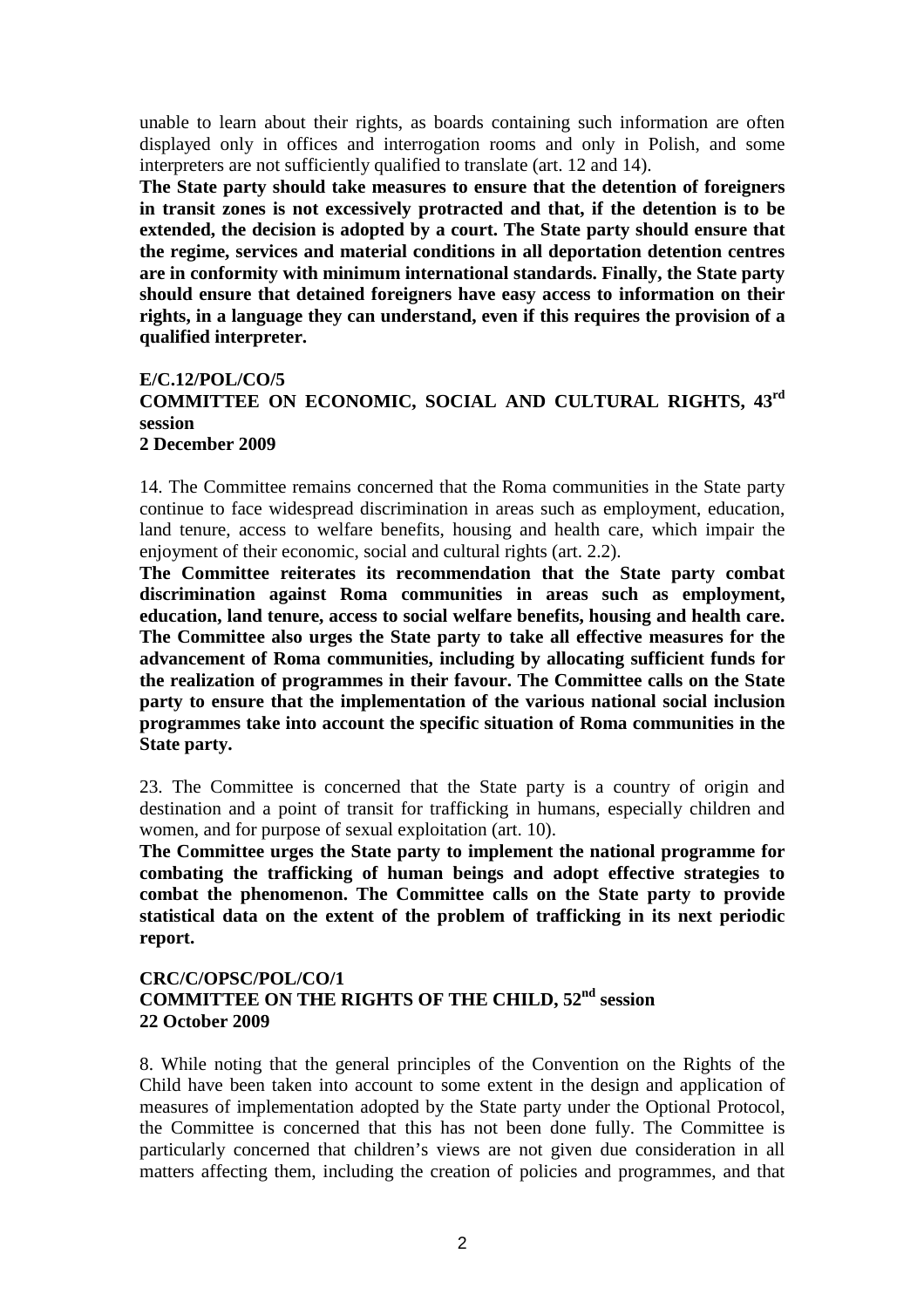this may be a consequence of the inadequate application of the principle of the right of the child to express his/her views and to have those views given due weight. The Committee is also concerned at discriminatory attitudes faced by some vulnerable children, including Roma children and asylum-seekers, which may affect their protection and prevent the full enjoyment of their rights as enshrined in the Optional Protocol.

9. **The Committee recommends that the general principles of the Convention on the Rights of the Child, in particular the principles of non-discrimination and respect of the views of the child, be included in all measures taken by the State party to implement the provisions of the Optional Protocol, including judicial or administrative proceedings.** 

24. The Committee notes that the State party adopted in 2003 the Programme for the Roma Society in Poland, which is intended to continue for ten years and aims to address the social exclusion that affects a large part of the Roma community, including children. The Committee also notes that the State party has taken measures to address the problems of other vulnerable groups such as children left behind when their parents have emigrated, children in residential care institutions and unaccompanied children who have crossed the border and escape from the care institutions in which they are placed.

25. **The Committee encourages the State party to continue systematic prevention activities targeting particular groups of children in order to protect them from the offences covered under the Optional Protocol.** 

34. The Committee notes with interest the programme of assistance and protection for victims/witnesses of human trafficking which provides material, medical and psychological support to trafficking victims or witnesses. The Committee notes that an amendment to the Penal Code has been drafted that allows for the possibility to begin penal proceedings within five years of the moment the victim turns 18.

35. **The Committee recommends that the State party adopt the above-mentioned amendment without delay but that it consider extending the period within which a person can begin penal proceedings after he turns 18 to longer than five years.** 

# **CRC/C/OPAC/POL/CO/1 COMMITTEE ON THE RIGHTS OF THE CHILD, 52nd session 22 October 2009**

16. The Committee regrets the paucity of information on measures to identify children who may have been involved in armed conflict abroad.

**17. The Committee recommends that the State party establish an identification mechanism for children, including asylum-seeking and refugee children, who may have been involved in armed conflict abroad. The Committee further recommends that the State party take measures to provide these children with appropriate assistance for their physical and psychological recovery and their social reintegration.** 

**CERD/C/POL/CO/9 COMMITTEE ON THE ELIMINATION OF RACIAL DISCRIMINATION, 75th session 14 September 2009**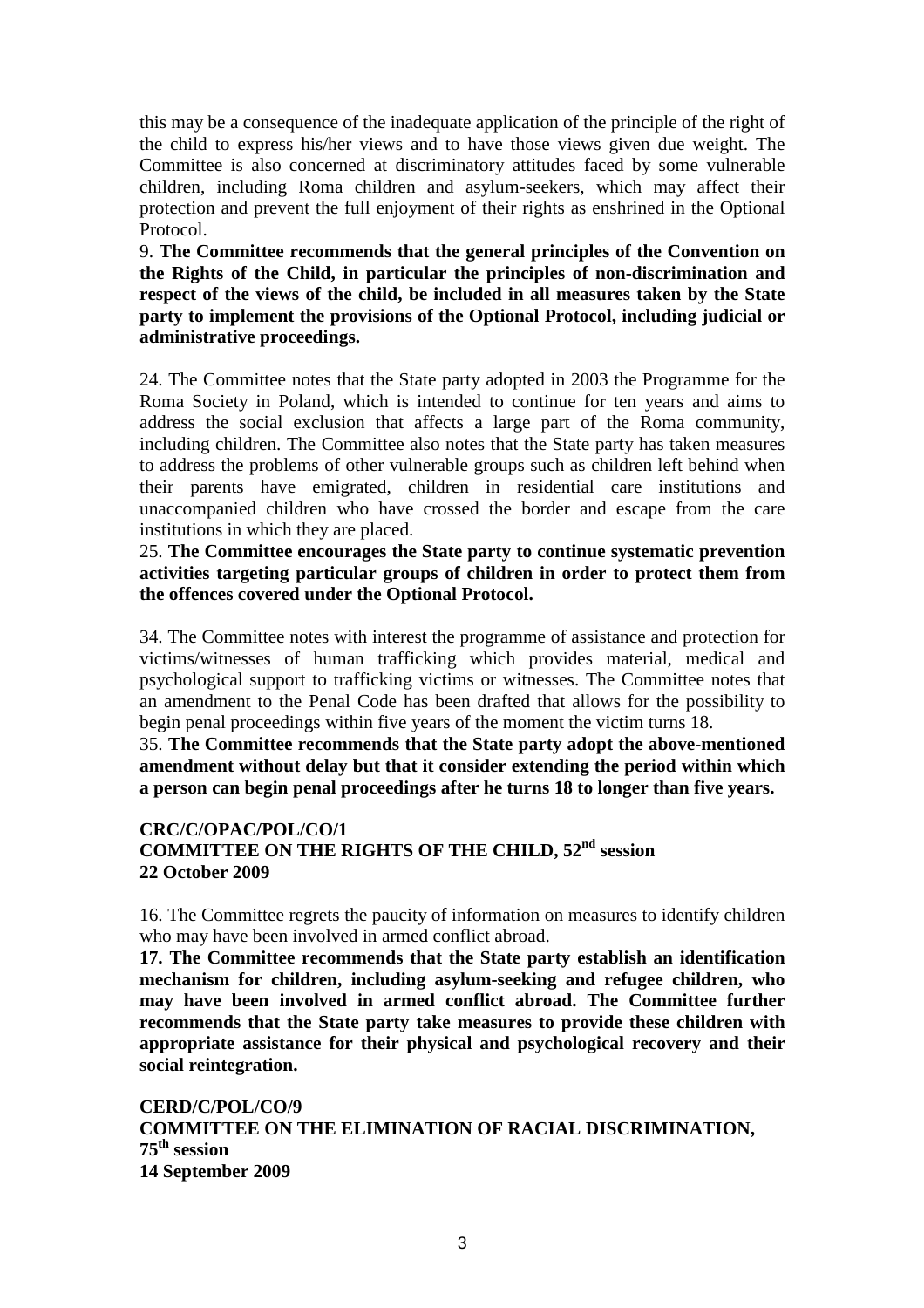4. The Committee, while noting measures to address discrimination against the Roma, such as the 2003 Programme for the Roma Community in Poland, remains concerned about the continued social marginalization and discrimination faced by members of the Roma minority, particularly in the fields of education, employment and housing. The Committee notes the State party's indication that, relative to the general population, high poverty levels persist among the Roma. (arts. 2 and 5)

**The Committee recommends that the State party, taking into account general recommendation No. 27 (2000) on discrimination against Roma:** 

**(a) Enhance its efforts towards the full integration of the Roma into Polish society and combat discrimination against the Roma by improving the enjoyment of economic, social and cultural rights, particularly in education, employment and housing;** 

**(b) Develop and implement poverty eradication programmes to combat poverty among the Roma and other economically marginalized population groups;** 

**(c) Provide updated statistical information and data on life expectancy and poverty levels in the State party, disaggregated by region and ethnic group.** 

10. The Committee has taken note of information indicating that the State party is a country of origin, transit and destination for trafficked persons. (art. 5)

**The Committee requests that the State party provide, in its next periodic report, updated statistical data and information on the prevalence of trafficking as well as the impact of any measures taken to combat it.** 

# **CAT/C/POL/CO/4 COMMITTEE AGAINST TORTURE, 38th session 25 July 2007**

12. The Committee notes with concern the absence of specific laws concerning the detention of aliens after the deadline for their expulsion and the fact that some have been detained in transit zones beyond the deadline of their expulsion without a court order. (arts. 3 and 11)

**The State Party should take the necessary measures to address this situation and ensure that the detention of aliens in transit zones is not excessively protracted and that, if the detention were to be extended beyond a few days, the decision is adopted by a court.** 

13. The Committee also notes with concern the regime and material conditions of detention in transit zones or deportation detention centres where foreign nationals awaiting deportation under the aliens' legislation are held. (arts. 3 and 11)

**The State Party should review the regime and material conditions of deportation detention centres, including the size of cells and the regime of activities of the detainees, in order to ensure that they are in conformity with minimum international standards.** 

18. While acknowledging the efforts made by the State Party in combating and preventing trafficking in human beings by adopting new legislation and measures, the Committee is concerned about the absence of a definition of trafficking in human beings in its Penal Code. The Committee also regrets the lack of information on the number of cases brought to court and on the penalties imposed to perpetrators. (art. 16)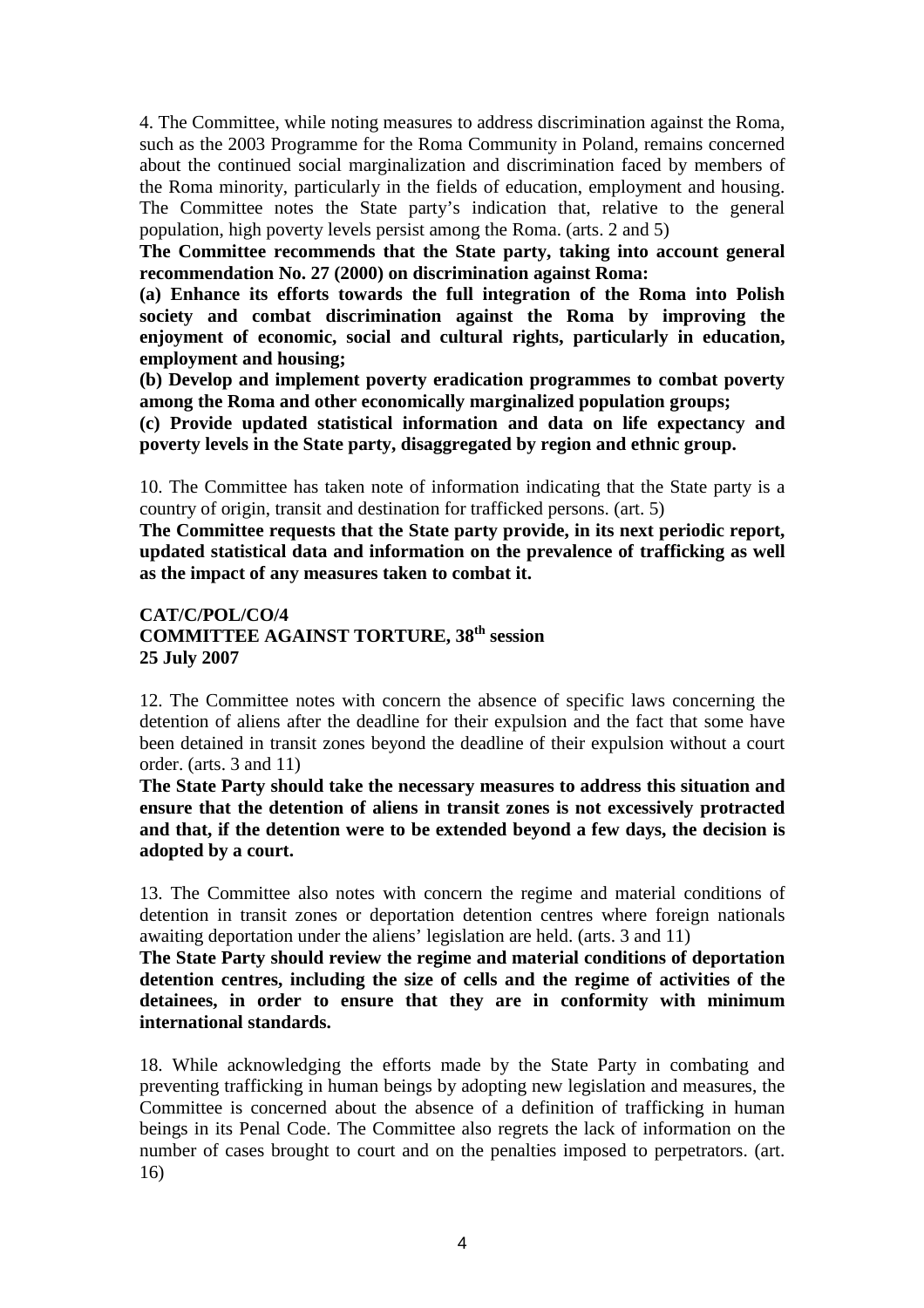**The State Party should include in its Penal Code a definition of human trafficking in accordance with the Protocol to Prevent, Suppress and Punish Trafficking in Persons, Especially Women and Children (CEDAW/C/POL/CO/6). The State party should provide detailed information and statistics on the number of cases brought to court and penalties imposed to perpetrators, where appropriate.** 

### **CEDAW/C/POL/CO/6 COMMITTEE ON THE ELIMINATION OF DISCRIMINATION AGAINST WOMEN, 37th session 2 February 2007**

20. While welcoming the adoption of the National Programme to Combat and Prevent Trafficking in Human Beings, and measures taken to combat such trafficking and provide assistance to victims, the Committee is concerned about the limited data on the scope of that phenomenon and the remaining gaps in the legal framework to combat it. It is also concerned about the lack of impact assessments of measures taken.

21. **The Committee urges the State party to include in its penal code a definition of trafficking in accordance with the Protocol to Prevent, Suppress and Punish Trafficking in Persons, Especially Women and Children. It also urges the State party to strengthen data collection on trafficking and to monitor systematically the impact of, and results achieved in, the implementation of its policies and programmes in that area, including bilateral and multilateral agreements.** 

28. The Committee regrets the lack of data and information on the situation of certain groups of women and girls in Poland, including Roma, refugees, asylum seekers and migrants, who are particularly disadvantaged.

29. **The Committee requests the State party to collect quantitative and qualitative information on the situation of disadvantaged groups of women and girls in Poland. It calls upon the State party to ensure that their special needs in areas such as education, health care and protection from violence are met, and to support their integration into Polish society.** 

**2. Special Procedure Reports** 

**A/HRC/14/32/Add.3 HUMAN RIGHTS COUNCIL, 14th session Report of the Special Rapporteur on trafficking in persons, especially women and children, Joy Ngozi Ezeilo 2 June 2010** 

#### 85. **The Special Rapporteur recommends:**

**(a) The adoption, as soon as possible, of a definition of trafficking in accordance with article 3 of the Protocol to Prevent, Suppress and Punish Trafficking in Persons Especially Women and Children, supplementing the United Nations Convention against Transnational Organized Crime (Palermo Protocol) and article 4 of the Council of Europe Convention on Action against Trafficking in**